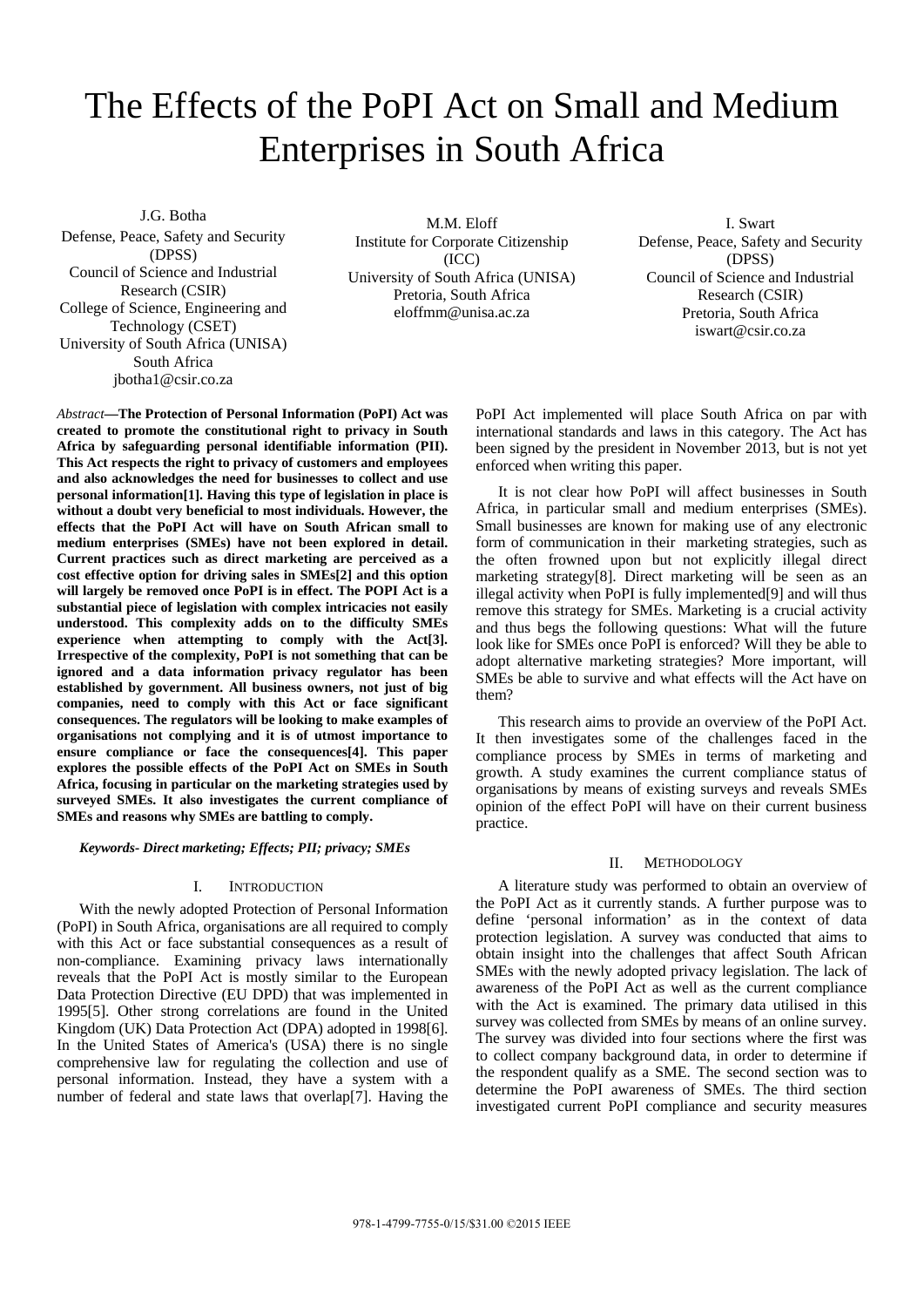that are in place for data protection. The fourth and last section was to determine the feeling of SMEs towards the PoPI Act and how it would affect their business once fully implemented. The sample consists of 135 participants of which 21% did either not qualify as a SME or did not complete the survey. The final sample with valid data consisted of 107 participants. The majority of participants operate in the Gauteng province. A quantitative analysis has been performed in order to determine the effects the PoPI Act has on SMEs in South Africa.

# III. AN OVERVIEW OF THE POPI ACT

On the 26th of November 2013, the president of South Africa has signed the Protection of Personal Information (PoPI) Act into law. The purpose of the act is to safeguard personal information used by companies for business purposes. Personal information is defined by PoPI as any information relating to an identifiable, living, natural or juristic person[6]. In structure, the PoPI Act is almost a direct copy of the European Data Protection Directive (EU DPD)[10]. When comparing the principles of PoPI to similar privacy laws internationally, it is evident that the Act is well aligned on an international standard[8] with negligible variations in terminology. International legislation uses the term personal identifiable information (PII) rather than personal information (PI) as it is referred to in the PoPI Act. Both are similar but PII is a more internationally accepted and used term that refers to any type of information that can be used to identify a person[9]. PII can consist of contact details type information, demographic information, historical information, biometric information, personal opinions and views, private and confidential correspondence and also views and opinions about an individual made by another individual[6]. Another purpose of the PoPI Act is to regulate the way in which personal information should be processed. The enforcement body in South Africa still needs to be appointed and will be called the Information Regulator[6]. The Information Regulator will ensure that the prescribed conditions or principles that organisations or any entity must comply to, is enforced. These principles are listed in Table I below.

Upon examination, the conditions or principles listed in Table I requires a number of safeguards to be put in place. Taking into consideration the fact that companies in South Africa had limited responsibility in the past and is slow to respond to the current changing environment, according to surveys, it is evident that a number of significant challenges await SME businesses. The following section discusses some of the major identified challenges.

#### IV. CHALLENGES AFFECTING SOUTH AFRICAN SMES

At the time of writing this paper, the PoPI Act is not yet enforced and South African businesses are in a grace period to comply. It is not clear how this Act will affect local businesses, but is expected to have a huge impact in a number of ways[11]. Certain and limited sections of PoPI already apply, but the majority of the Act will only be enforced at a later stage. It is still unknown when this date will be, but will be announced by the president in the near future[12].

#### TABLE I. POPI PRINCIPLES

| <b>PoPI</b> Principle | <b>Description</b>                                                      |
|-----------------------|-------------------------------------------------------------------------|
| 1. Accountability     | The responsible party, meaning the person or entity                     |
|                       | processing the information, must ensure that all eight                  |
|                       | principles are adhered to.                                              |
| 2. Processing         | There should be limits to the processing of information,                |
| Limitation            | meaning it should be processed in a lawful manner and                   |
|                       | not excessively.                                                        |
| 3. Purpose            | There should be a specific lawful purpose of why                        |
| <b>Specification</b>  | personal information is collected. The purpose should be                |
|                       | related to the responsible party's activity and the                     |
|                       | responsible party should ensure that the data subject is                |
|                       | aware of this purpose.                                                  |
| 4. Further            | Any further processing of the information must be                       |
| Processing            | compatible with the purpose it was originally collected                 |
| <b>Limitation</b>     | for.                                                                    |
| 5. Information        | The information must be complete, accurate and not                      |
| <i><b>Quality</b></i> | misleading. The information can be<br>updated if                        |
|                       | necessary, but taking into account the purpose it was<br>collected for. |
| 6. Openness           | should exist, meaning<br>the Information<br><b>Openness</b>             |
|                       | Regulator must be notified before any information                       |
|                       | processing occurs. The processing should be noted in a                  |
|                       | register and the data subject should be notified that data              |
|                       | was collected about them.                                               |
| 7. Security           | The integrity of collected personal information should                  |
| <b>Safeguards</b>     | be maintained.                                                          |
| 8. Data Subject       | The data subject has the right to ask and to be given free              |
| Participation         | of charge any information that the responsible party                    |
|                       | might have.                                                             |

a. Eight principles of the PoPI Act

One of the most prominent changes that will be required is the change of current strategies companies use to gather, save, utilise and distribute personal information[13]. The penalties imposed by government for non-compliance as well as potential payouts in damages as a result of civil class actions could add up to significant monetary amounts. When an organisation is lacking compliance with PoPI, the regulator is empowered to take legal actions to enforce PoPI in four ways[18]:

- 1. An organisation could face fines of up to R10 million. The amount of the fine is likely to vary due to various factors.
- 2. An organisation might face jail time of up to 10 years.
- 3. The regulator may order an organisation to stop processing personal information. This might lead to the closure of a company.
- 4. The regulator might initiate a civil action on behalf of another entity.

Other documented consequences for non-compliance include damage to the company's reputation, loss of customers and not being able to attract new customers[8].

One of the major concerns addressed in this paper is the current marketing strategies used by small to medium enterprises (SMEs). According to Paul Jacobs, a legal strategist and director of Web-Tech-Law, previously viable strategies such as direct marketing will no longer be permitted as a result of the Act. SMEs will require new marketing innovations and strategies[11]. Direct marketing occurred when a data subject was approached with the purpose of promoting business or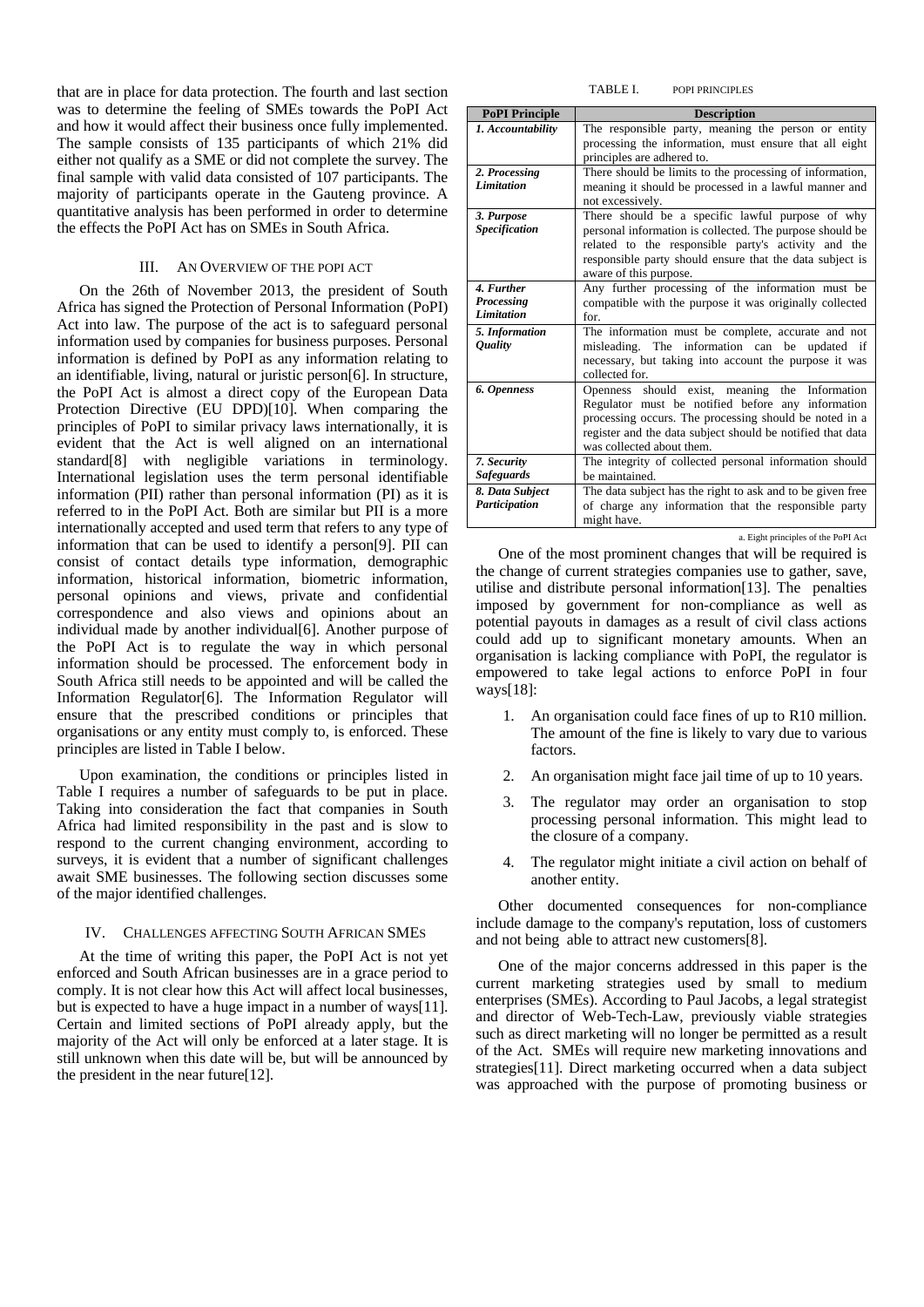requesting the data subject for any kind of donation without prior consent[14].

Marketing is a significant priority for SMEs and often promotes less than reputable strategies. Small businesses have been known to make use any form of electronic communication to perform their marketing strategies, often using direct marketing, in order to get the attention of the consumer[13]. When the new privacy law is in place, this type of marketing will have to follow a different path. PoPI requires that marketing is performed only when consent is obtained from the data subject. This leaves SMEs with having to redraw the battle lines in terms of marketing directly through means of electronic channels to possible consumers[13].

 PoPI targets direct marketing specifically, mostly done via electronic communication channels, forcing organisations to adhere to the following principles[15]:

- Consent from the consumer must be obtained before any electronic marketing can occur;
- For new customers, when collecting personal information, the option must be provided to give consent for receiving marketing information of the service or product provided (also for similar services and products);
- For existing customers whose personal information has already been collected, the option must be given to 'optout' at any point in time from receiving any marketing information;
- For each marketing communication process the provider's identity must be provided as well as contact details that can be used by the consumer to 'opt-out'.

The following can be used as a basic guideline by SMEs on how to proceed with marketing strategies and be aligned with the PoPI Act[15]:

- Review and audit existing databases used for direct marketing and determine where 'opt-in' and 'opt-out' options would be required;
- Obtain the 'opt-ins' in a lawful manner;
- Remove personal information of all customers who does not 'opt-in' for direct marketing;
- Ensure that an 'opt-in' process, aligned with PoPI, exists when new clients' personal information are being collected;
- Ensure security measures are in place to safeguard personal information held by your organisation from being accessed illegally by any third party.

Upon examination, the requirements above might look as if direct marketing strategies will no longer be a viable option. However, according to Lynnette van der Walt from Phatshoane Henney Group (South Africa's largest Association of LawFirms) this is not the case (reference); PoPI rather demands that direct marketing strategies be aligned with its principles or conditions and that it gets done in more focused ways. Companies will have to put in time and effort regarding consumers who are in need of their services or products and

whom also has given consent for receiving marketing information[15].

The next section will present an overview on the current compliance with the PoPI Act in South Africa. The information was obtained from existing surveys performed on companies in South Africa by third parties. These surveys did not specifically focus on SMEs, but more on the current compliance of all types of companies.

### V. CURRENT POPI COMPLIANCE

A recent survey preformed by Cibecs[16], showed that only 26% of companies in South Africa are in the process of complying with the PoPI Act or are busy upgrading their compliance measures. This survey also revealed that 38% of these companies are still using outdated compliance measures. In another instance, a survey performed by Deloitte indicated that only 42% of companies, in South Africa, have started upgrading their security structures for compliance to the PoPI Act<sup>[17]</sup>. Panda Security claims that very few SMEs have taken any steps to comply with the PoPI Act. The primary reason SMEs fail to comply is capacity and a lack of awareness regarding their legal obligations to the POPI Act[3].

Based on the statistics from these surveys, South Africa is not ready for the PoPI compliance process. This process could take up to three years for organisations to be fully compliant[17]. According to KPMG, companies should perform a gap analysis in terms of the readiness state towards the conditions of the PoPI Act[19]. The fact that so many companies are not compliant or even in the process of complying raises the need for PoPI awareness and education[8]. Organisations are unaware of the consequences they might face as a result of non-compliance[8]. They are also unaware of other consequences such as what a data breach could hold for their business.

It is critical that all organisations are aware of and understands the PoPI Act, in order to prevent any potential damages as a result of non compliance. According to Ernst & Young, the following steps are recommended towards compliance and improving awareness[18]:

- 1. A multi-functional steering committee should be established.
- 2. Provide PoPI awareness training.
- 3. Conduct a gap analysis.
- 4. Plan ahead for a privacy implementation plan.

Australia has implemented their Privacy Amendment Act in 2012. They have been actively implementing awareness campaigns annually since 2013. The latest results of these campaigns shows that 33% of Australians stated they had problems with the manner in which their personal information was handled previously. 74% of participants are now more concerned about their online privacy than five years ago. Raising awareness and educating organisations and individuals is not a once off event, but rather a continuous process[20]. Since a number of countries internationally have gone through the compliance processes already, it is recommended that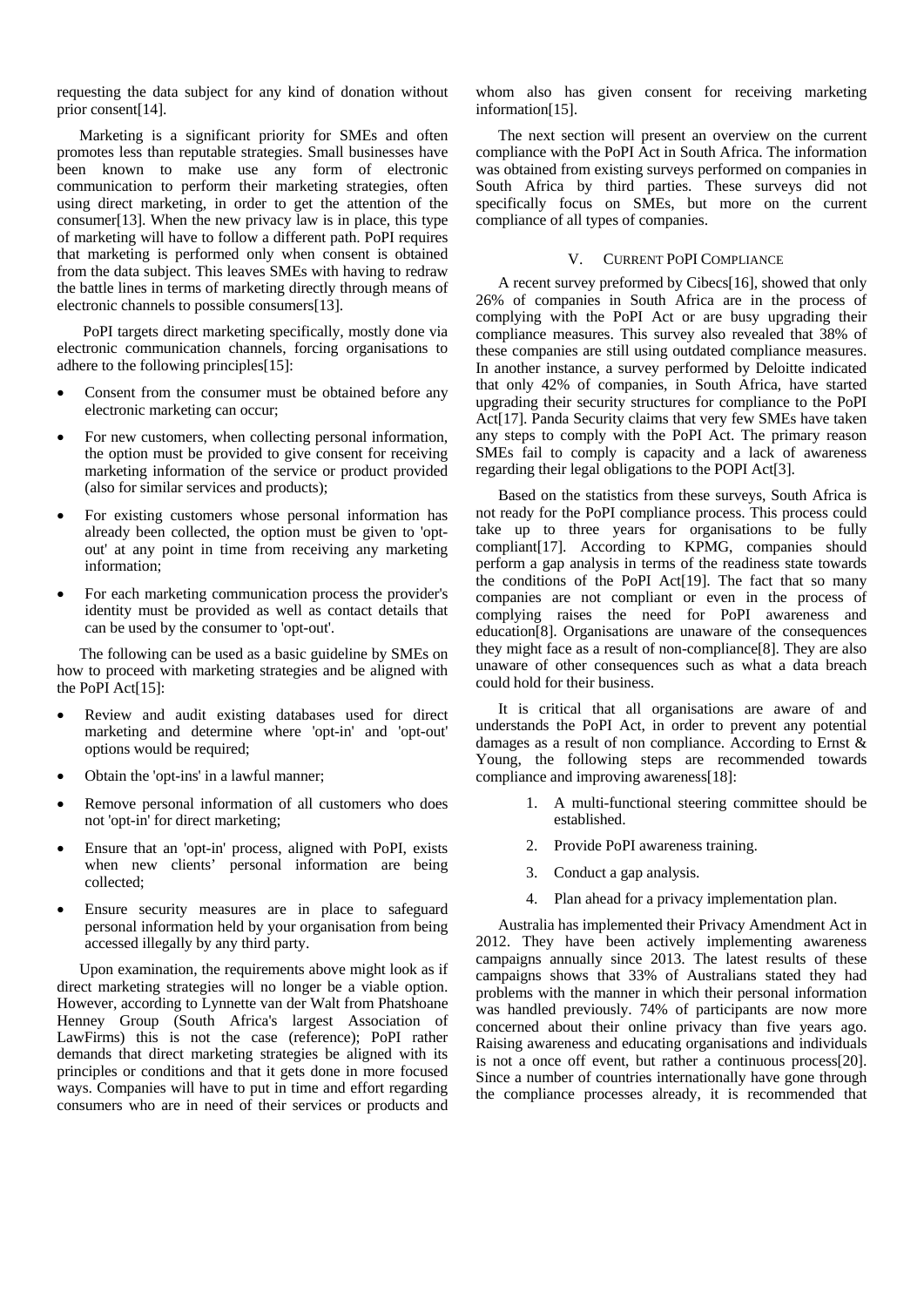South Africans learn from them and possibly follow similar routes. The next section will present the findings from a survey performed to determine the effects the PoPI Act has specifically on SMEs in South Africa.

# VI. FINDINGS ON THE EFFECTS OF POPI ON SMES

This section reports on findings of the research conducted in order to determine the effects the PoPI Act has on SMEs. A survey was performed, during the first half of 2015, that consisted of 25 questions with 107 respondents. The survey is divided into four sections namely: company background, PoPI awareness, PoPI compliance and the effects of PoPI on SMEs in South Africa. The results of each section are discussed below.

# *A. Company Background*

The survey had 107 valid respondents who either have the role of a business owner (52%), manager (20%), specialist (19%) or an employee (25%) of an SME (See **Figure 1**). The option of other was given and 2% selected this option with the roles of a teacher and chief executive officer (CEO) provided.



Figure 1. Participant Roles in the SMEs

The line of business for the sample SMEs were from various professions such as (See **Figure 2**):

- agriculture  $(4\%)$ ;
- mining and quarrying (6%);
- manufacturing (9%);
- electricity, gas and water (1%);
- construction (8%),
- retail and motor trade (3%);
- wholesale trade (4%);
- catering, accommodation and other trade (3%);
- transport, storage and communications (3%);
- finance and business services (22%);
- community, social and personal services (15%);
- other (45%) (these included information technology, healthcare, psychology, entertainment, education and recruitment)



Figure 2. Type of Businesses

The majority of the SMEs have an employee count of 1-5 (52%) (See **Figure 3**). The respondents were asked to indicate if their company qualify as a SME and 82% were in the SME category, filtering out 18% of the initial sample data for this research. Companies with an employee count greater than 200 does not fall into the SME category and was removed.



Figure 3. Number of Employees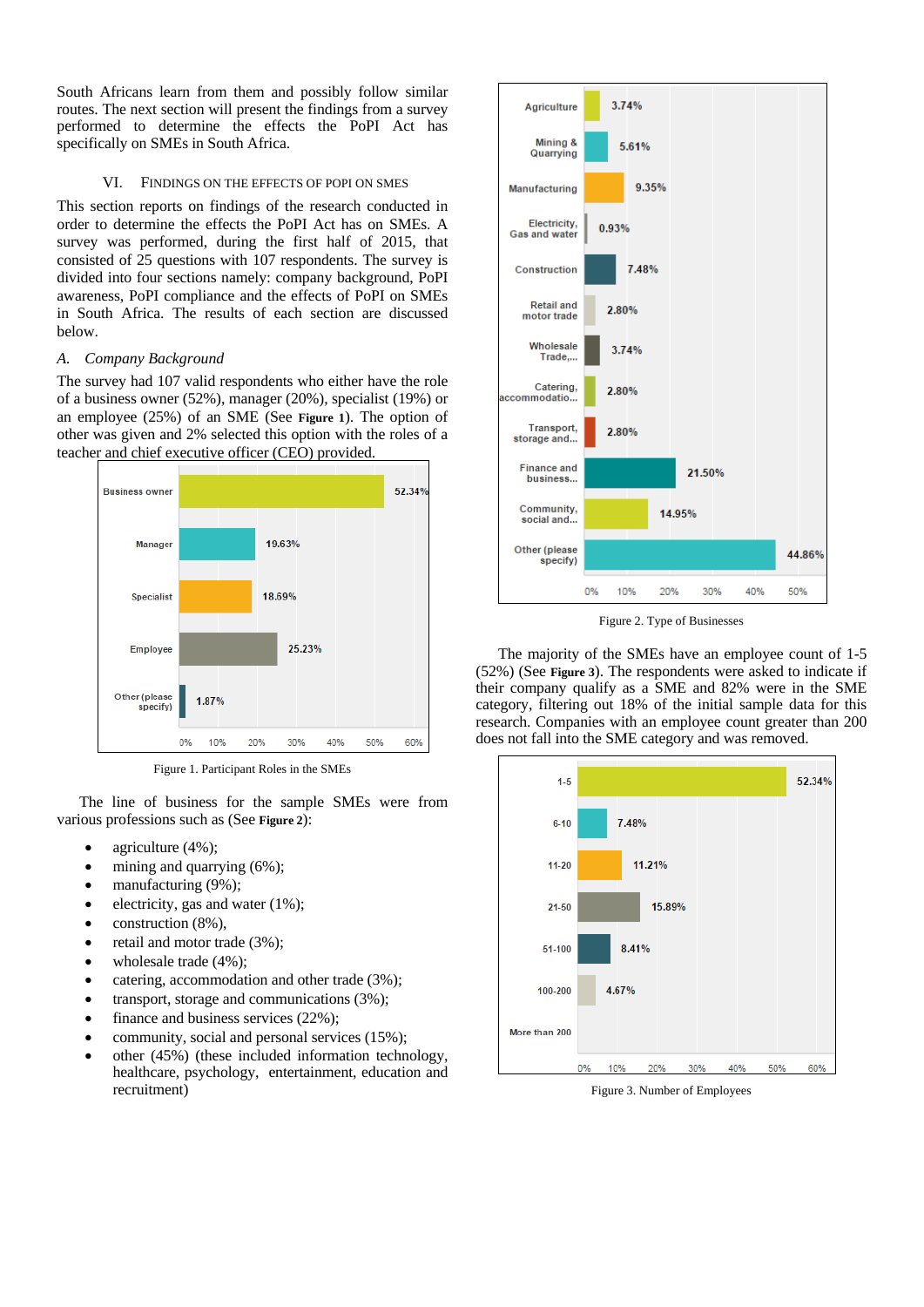49% of the SMEs participated does not have an IT infrastructure in place and 2% are unsure if they do (See **Figure 4**).



Figure 4. Company has an IT Infrastructure in Place

With such a high percentage of SMEs not having an IT infrastructure in place, how aware are small companies of the PoPI Act? The next section discusses the findings regarding PoPI awareness within SMEs.

### *B. PoPI Awareness*

This section of the survey aimed to determine the awareness ratio of PoPI within SMEs. The first question on awareness was simply asking if the participant is aware of the newly adopted PoPI Act. 46% responded that they are indeed aware, leaving 54% that are not even aware of the Act.

The next set of questions, see Table II below, only applied to the 46% that are aware of the PoPI Act. The aim was to determine the level of awareness regarding the PoPI Act.

TABLE II. POPI AWARENESS

| <b>Awareness Question</b>                           |  | N <sub>0</sub> |
|-----------------------------------------------------|--|----------------|
| Are you aware of the eight principles or conditions |  | 63%            |
| of the PoPI Act?                                    |  |                |
| Are you aware of the responsibilities your          |  | 33%            |
| organisation has when dealing with personal         |  |                |
| information?                                        |  |                |
| Do you know that South Africa is currently in a     |  | 35%            |
| grace period to comply to the PoPI Act?             |  |                |
| Are you aware of the penalties for non-compliance   |  | 59%            |
| Are you aware of the steps and procedures involved  |  | 72%            |
| to become compliant with the PoPI Act?              |  |                |
| Are you aware of any courses or workshops that      |  | 85%            |
| would help your business with the compliance        |  |                |
| process of the PoPI Act?                            |  |                |

In the case where a participant said that they are unaware of the new privacy legislation being implemented, they were prompted to follow a link for a quick overview regarding the PoPI Act. Hereafter they could continue with the remainder of the questionnaire.

Based on the results from the questions in Table II, a significant number of respondents who claimed that they are

aware of the PoPI Act, are not aware of the conditions the Act sets out. Companies are unaware of the responsibilities involved when dealing with personal information. They are not aware of the penalties imposed by government nor the steps required to become compliant. SMEs are also unaware of any courses or workshops being held by third parties that could help with the compliance process.

#### *C. PoPI Compliance*

The next set of questions was to determine the compliance ratio of SMEs with the PoPI Act. **Figure 5** indicates that 16% of the SMEs are not compliant with the PoPI Act, 56% are not sure if they are compliant, meaning that they are not aware of the conditions this Act sets out. 12% indicated that they are in the process of complying while 16% stated that they do comply with the standards of the PoPI Act (See **Figure 5**).



Figure 5. PoPI Compliance

Another question asked was "Do you have any security measures and policies in place for your IT infrastructure". 37% answered no and 17% stated that they are not sure. The remainder 46% claim that they do have security measures in place (See **Figure 6**).



Figure 6. Security Measures and Policies in Place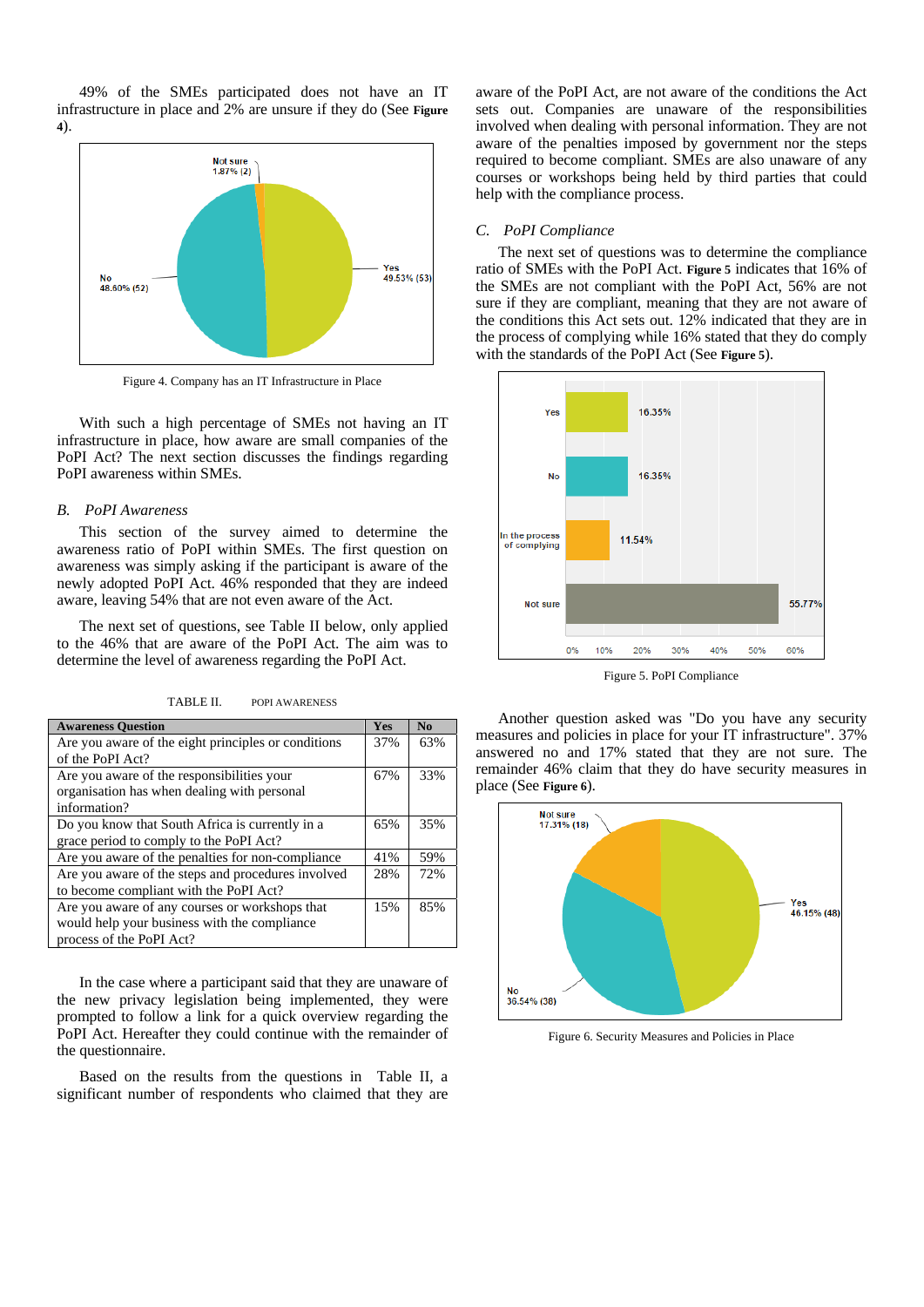Based on the results in this section, the majority of SMEs are not compliant to the PoPI Act or are not sure if they are compliant.

# *D. View of SMEs*

The last section of the survey questions was to determine the feeling towards the Act and possible effects it might have towards SMEs in South Africa.

The first question in this section was attempting to get the feeling is of SMEs towards the PoPI Act that will be implemented soon. 16% indicated that they approve but are not feeling very positive towards the change. 6% stated they do not approve and are completely against the Act. 32% indicated that they are not sure how they feel about the Act. The remainder of the participants (46%) approve and feel very positive towards the implementation of the PoPI Act (See **Figure 7**).



Figure 7. SMEs Feeling Towards PoPI

**Figure 8** below shows the effects of the PoPI Act towards the daily operations of SMEs. 15% indicated that very big changes and adjustments will have to be made with this newly adopted privacy law. 38% indicated that they are not sure what effects the Act will have on their business, possibly indicating that they are not aware of the implications awaiting for them on the implementation of this Act. 47% stated that PoPI will not cause many changes.



Figure 8. Effects of PoPI on Daily Operations

In terms of PoPI and business growth, 16% of the respondents stated that they think PoPI will have a positive effect; 32% answered no; 44% said they are not sure and 8% said they do not care (See **Figure 9**).



Figure 9. PoPI - Positive Effect Towards Business Growth

The next question raised was to determine how big of an effect will PoPI have on the current marketing strategies used by their business. Only 3% answered that it will have an immense effect; 11% stated a relatively big effect; 21% said medium effect; 22% responded that the Act will have very little effect on their current marketing strategies; 22% stated it will have no effect at all; 23% said they are not sure what effect the Act will have (See **Figure 10**).



Figure 10. PoPI Effects in Terms of Marketing Strategies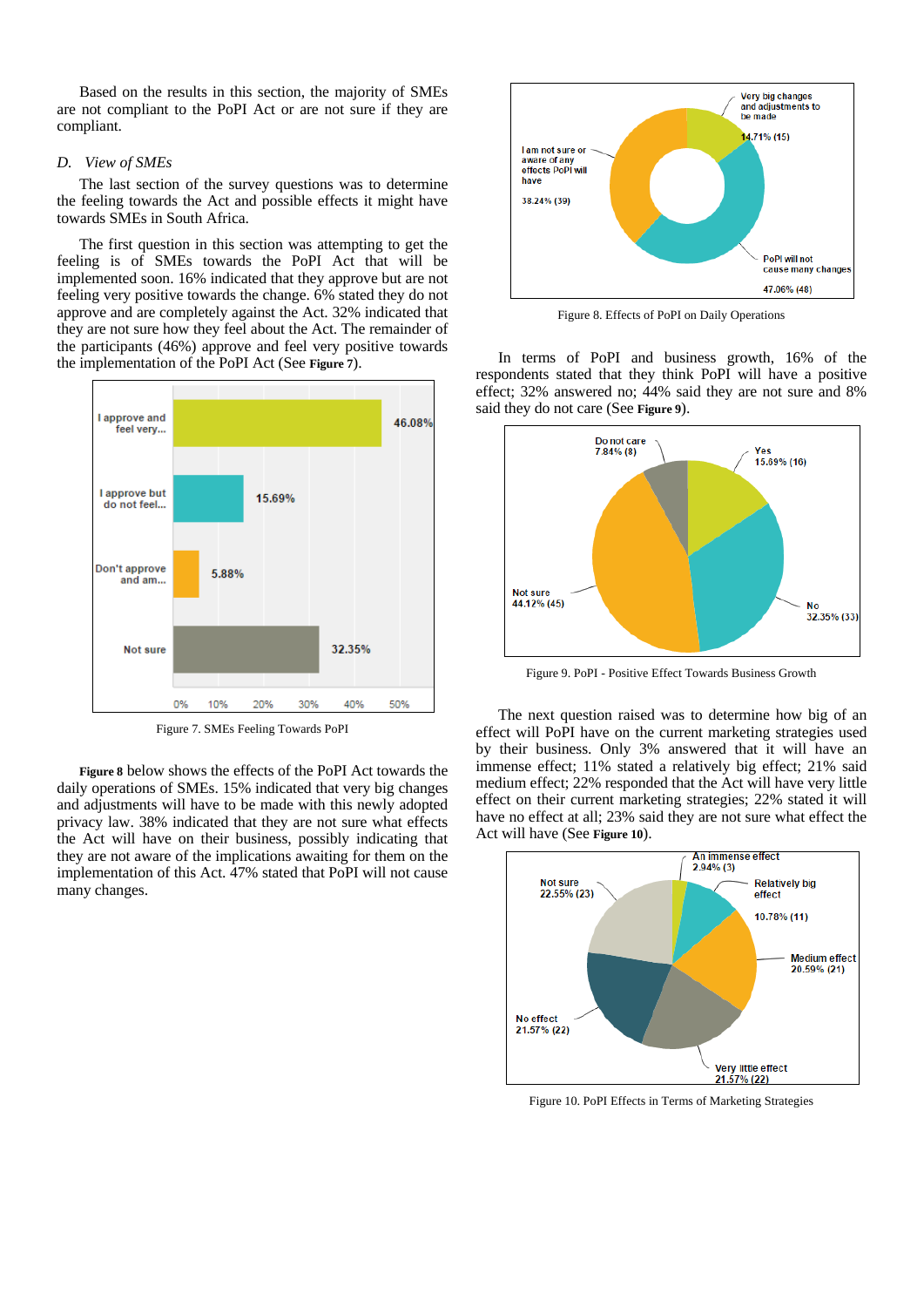Looking at the biggest concerns SMEs have with the implementation of the PoPI Act, the majority said they are not sure (25%) or they have no concern (24%). 5% stated that marketing strategies are their biggest concern and 19% stated the penalties imposed by government. Respondents were the least concerned about the company reputation (3%) and the difficulties to attract new customers (2%). 13% stated that all of the mentioned ramifications are a very big concern for them (See **Figure 11**).



Figure 11. Biggest Concerns with PoPI Implementation

Looking at the benefits PoPI has for respondents, the majority said that their personal information will be safeguarded (35%). 18% stated that all of the listed items are big benefits of the PoPI Act. 18% said none of the above or are not sure. 14% voted for information being processed in a legal manner. 5% are happy to know that their information will be accurate and complete when being processed. 14% said no more spam marketing is the biggest benefit of the PoPI Act. (See **Figure 12**).

27% of the data sample stated that they rely on direct marketing. The majority do not rely on direct marketing and have other marketing strategies in place. 6% said that their business will not be able to adopt any other marketing strategy which raises big concerns. 15% said they are unsure if they will be able to adopt new marketing strategies within their business. The remainder will be able to adopt different marketing strategies (36%) or do not rely on direct marketing (43%).

4% stated that their business will not survive if they are unable to perform direct marketing strategies; 13% are not sure if their business will survive; the remainder will be able to survive (33%) or do not rely on direct marketing (50%).



Figure 12. Benefits of PoPI

The last question asked was to determine the possibility of their business to close down with the implementation of the PoPI Act. 1% said their business will close down guaranteed; 2% said that there is a very big possibility for this; 4% answered medium possibility; 37% said little possibility; whereas 56% stated that there is no possibility (See **Figure 13**).



Figure 13. Possibility to Close Down Business with PoPI Implmentation

Looking at the results in terms of the view of the SMEs, the majority are not too concerned about the effects that the PoPI Act will have on their businesses. This might be due to the lack of awareness of the Act or it might also be due to the fact that most SMEs do not rely on direct marketing and will be able to adopt different marketing strategies.